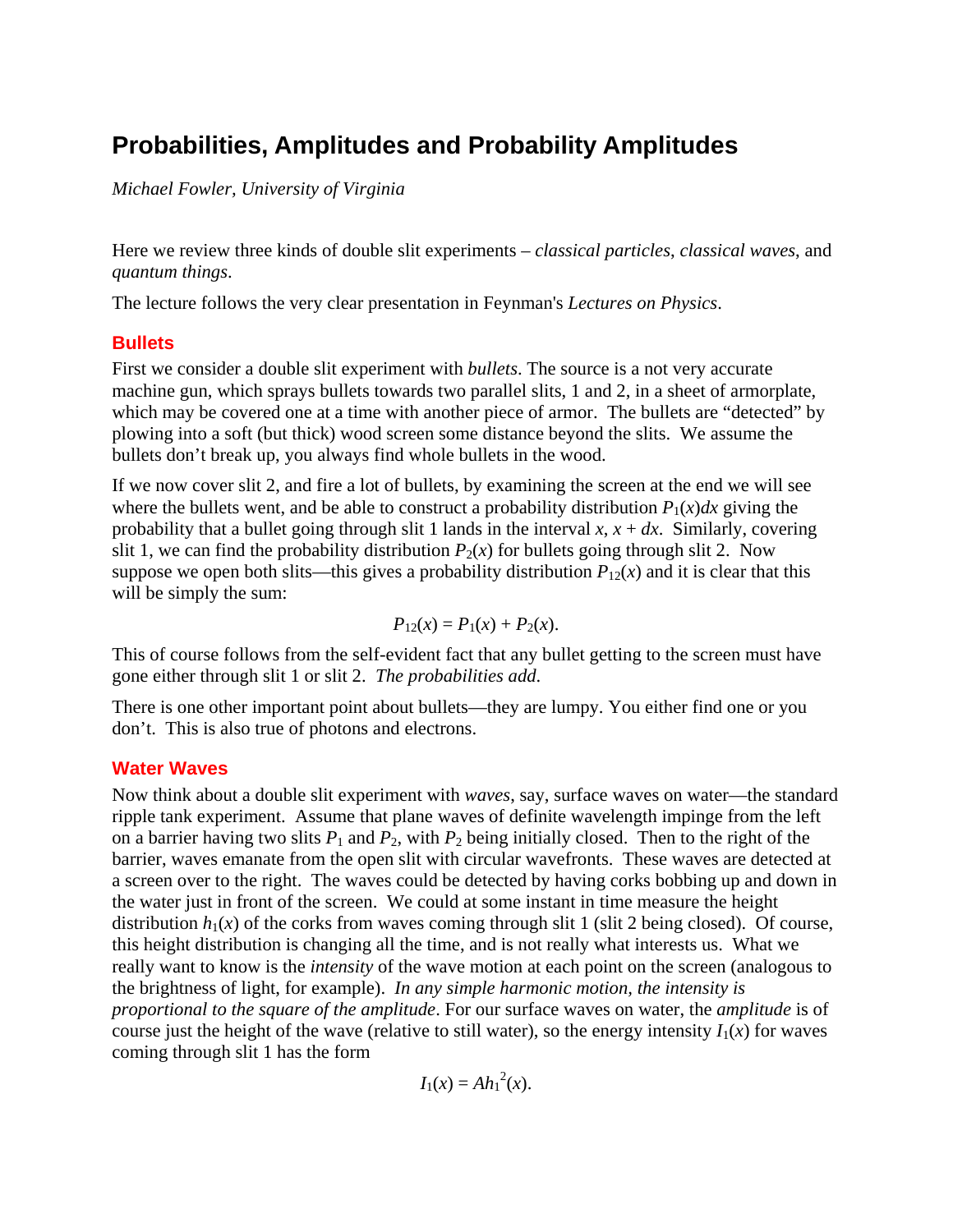What happens when both slits are open? It is well known that waves superpose linearly—that is, the *heights* add. If at some instant of time with both slits open the height distribution of the corks is given by  $h_{12}(x)$ , then

$$
h_{12}(x) = h_1(x) + h_2(x).
$$

In this harmonic motion, the corks bob downwards as much as upwards, so  $h_1$  and  $h_2$  are as likely to cancel as they are to reinforce each other.

The energy intensity when both slits are open,

$$
I_{12}(x) = Ah_{12}^{2}(x) = I_1(x) + I_2(x) + Ah_1(x)h_2(x).
$$

The crucial point here is that in contrast to the bullets, the intensity when both slits are open is *not* the sum of the separate intensities for the slits being open one at a time. This is just the familiar wave interference effect.

Notice that in this classical wave picture, there is no lumpiness. The energy of the wave lapping against the screen varies smoothly, and can have any value we choose.

#### **Classical Light**

Historically, an experiment equivalent to the double slit experiment for light was what convinced people it was indeed a wave. The light reaching a screen exhibited the identical intensity pattern observed for water waves. This was fully explained with the advent of Maxwell's equations: the light was simply an electromagnetic wave, the amplitude of the electric field being analogous to the height of the water wave in the discussion above. To find the total electric field  $E_{12}$  at any point on the screen, the electric field  $E_1$  of the wave emanating from  $S_1$  is added to  $E_2$  from  $S_2$ . The intensity of light  $I_{12}$  reaching the screen is proportional to  $E_{12}^2$ . Just as for the water waves,  $E_1$  and  $E_2$  oscillate about mean values of zero, so the analogy is complete.

#### **Photons**

The discovery that light is after all lumpy on a fine enough scale throws this picture into confusion. Experimentally, light of frequency *f* can only be detected in lumps of size *hf*.

To the classically trained mind, this naturally suggests that the source of light is actually sending out these lumps, and each lump presumably passes through one of the slits on its way to the screen. However, this naïve picture leads to a contradiction—how could it generate the observed diffraction pattern? Experimentally, the diffraction pattern builds up even if the light is so dim that there is a time interval between each photon (lump) passing through the apparatus. The picture of each photon going through one of the slits cannot be correct, because the distance between the slits governs the brightness pattern on the screen, and thus the probability pattern of where the photons land.

The only known resolution to this conceptual problem is to give up trying to visualize the path of the photon, just solve Maxwell's equation for the wave propagation, then interpret the resulting wave intensity as giving the relative probability of detecting the photon at any point. This is how quantum mechanics is done. It does not correspond to a physical picture readily interpretable in terms of familiar concepts. However, it does accord well with what is observed in nature.